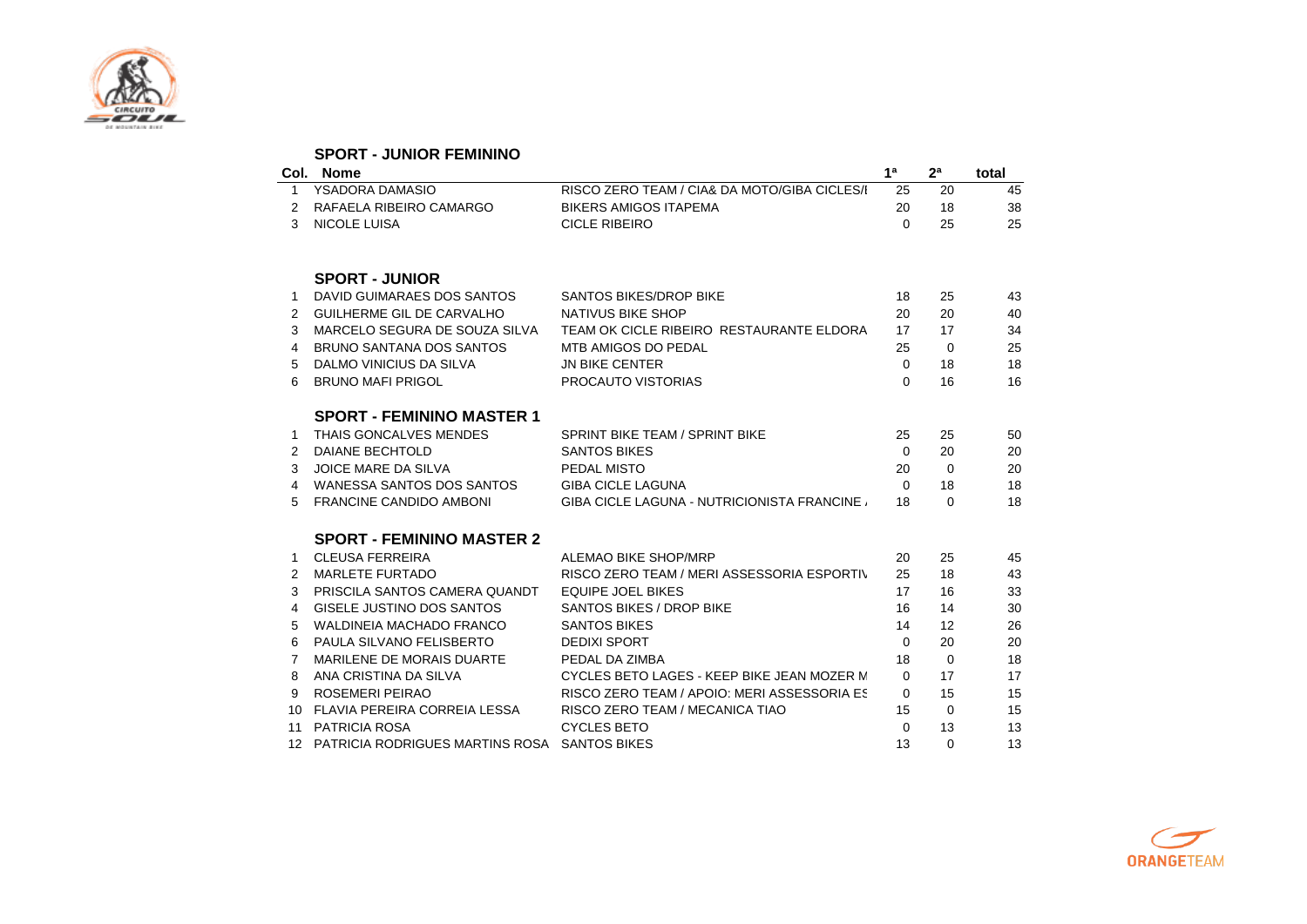

|                  | Col. Nome                                   |                                              | 1 <sup>a</sup> | 2 <sup>a</sup> | total          |
|------------------|---------------------------------------------|----------------------------------------------|----------------|----------------|----------------|
|                  | <b>SPORT - FEMININO OPEN</b>                |                                              |                |                |                |
| 1                | THAYSE DELFINO                              | <b>RISCO ZERO TEAM</b>                       | 20             | 25             | 45             |
| 2                | <b>JESSICA RAMOS RIBEIRO</b>                | <b>CICLE RIBEIRO</b>                         | 25             | 20             | 45             |
| 3                | KIANNE CARLA BERTOL                         | JOEL BIKES JOINVILLE / DLB BIKES             | 18             | 18             | 36             |
| 4                | <b>JULLYE MONTAGNA</b>                      | <b>SANTOS BIKES</b>                          | 16             | 16             | 32             |
| 5                | NAYARA CRISTINA CAETANO SACHT               | CABELOS AO VENTO                             | $\Omega$       | 17             | 17             |
| 6                | EDUARDA DA SILVA CARVALHO                   | <b>CICLE RIBEIRO</b>                         | 17             | $\Omega$       | 17             |
| 7                | <b>STEPHANY GRITTEM</b>                     | <b>SANTOS BIKES</b>                          | 15             | $\Omega$       | 15             |
| 8                | ALINE DE OLIVEIRA                           |                                              | 14             | $\Omega$       | 14             |
|                  | <b>SPORT - JUVENIL</b>                      |                                              |                |                |                |
| 1                | <b>EDUARDO THIESEN</b>                      | <b>FAMACIA NOVAFARMA-PRIME CENTER BIKE</b>   | 25             | 25             | 50             |
| $\mathcal{P}$    | <b>TALES DIAS PINEYRUA</b>                  | <b>GIBA CICLE SOUL</b>                       | 20             | 20             | 40             |
|                  | <b>SPORT - SUB-30</b>                       |                                              |                |                |                |
| 1                | <b>BRUNO RUPP</b>                           | <b>SANTOS BIKES/DROP BIKE</b>                | 25             | 17             | 42             |
| 2                | <b>TIAGO MOTTA</b>                          | <b>CORE SPORTS/GIBA CICLE</b>                | 18             | 20             | 38             |
| 3                | <b>FABRICIO DE FREITAS CARRER</b>           | <b>GIBA CICLE</b>                            | 20             | 14             | 34             |
| 4                | <b>VINICIUS MENDES</b>                      | AB BIKE & FITNESS                            | 16             | 16             | 32             |
| 5                | <b>JORDAN WILLIAN BELLETTI</b>              | <b>JN BIKE CENTER</b>                        | 17             | 15             | 32             |
| 6                | <b>GABRIEL GOMES MARTINS</b>                | USINDI MONTAGENS E MANUTENCAO LTDA/          | 15             | 12             | 27             |
| 7                | RAMOM DE MELO                               | <b>JN BIKE CENTER</b>                        | $\Omega$       | 25             | 25             |
| 8                | VALCIR RODRIGUES DOS SANTOS                 | <b>SANTOS BIKES/DROP BIKE</b>                | 11             | 10             | 21             |
| 9                | <b>JOSUE VALDIR MARTINS</b>                 |                                              | 12             | 9              | 21             |
| 10               | DOUGLAS RIBEIRO DE SOUZA                    | PEDAL DO FRIO/DANILO BICICLETAS              | $\Omega$       | 18             | 18             |
| 11               | ANDRE BORGES                                | PEDAL DA ZIMBA                               | 14             | $\Omega$       | 14             |
| 12 <sup>2</sup>  | ANDRE JANUARIO DE MELLO                     | <b>BICICLETARIA CANTA GALO</b>               | $\Omega$       | 13             | 13             |
| 13 <sup>13</sup> | <b>EMERSON TEODORO KMIECIK</b>              | <b>BIKERS AMIGOS</b>                         | 13             | $\Omega$       | 13             |
|                  | 14 JHONATAS MENDES                          | SHOP BIKE / GRUPO BIKERS DE SAO MARTINHO / I | $\Omega$       | 11             | 11             |
| 15               | RAFAEL AUGUSTO PFUTZENREUTER                | SOUL CYCLES & ORANGE TEAM                    | $\Omega$       | 8              | 8              |
| 16               | THIAGO ANDRE CUSTODIO RODRIGUES ORANGE TEAM |                                              | U              | $\overline{7}$ | $\overline{7}$ |

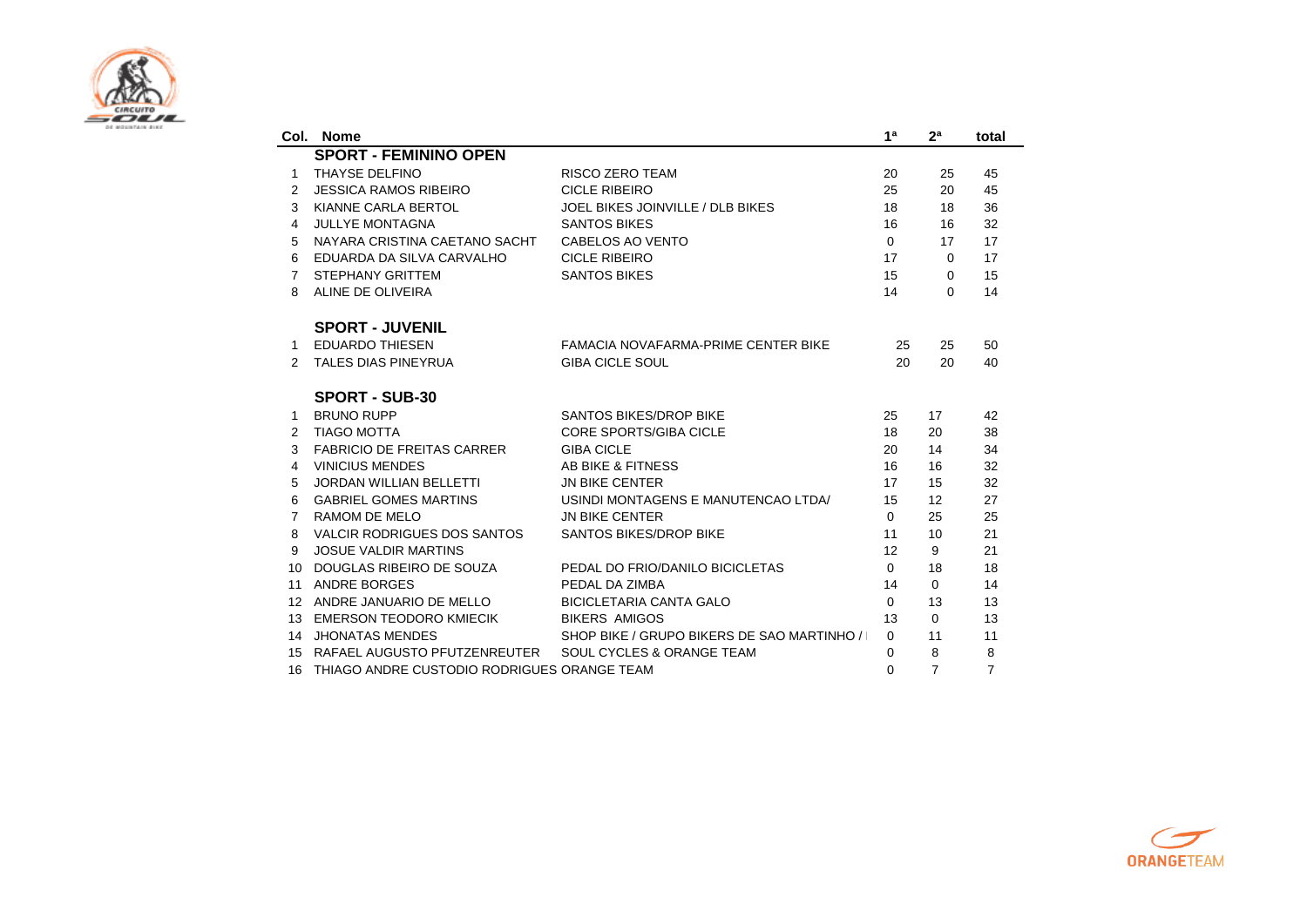

| Col.           | <b>Nome</b>                           |                                            | 1ª             | 2 <sup>a</sup> | total                   |
|----------------|---------------------------------------|--------------------------------------------|----------------|----------------|-------------------------|
|                | <b>SPORT - MASTER A1</b>              |                                            |                |                |                         |
| $\mathbf{1}$   | <b>GUILHERME PACHECO</b>              | SPRINT BIKE TEAM / SPRINT BIKE             | 20             | 25             | 45                      |
| $\overline{2}$ | <b>MURILO CASTRO NUNES</b>            | <b>GIBA CICLE TEAM</b>                     | 25             | 16             | 41                      |
| 3              | <b>CLEBER BITTENCORT</b>              | <b>JN BIKE CENTER</b>                      | 18             | 20             | 38                      |
| 4              | <b>LEANDRO SCHMITZ</b>                | <b>CICLE RIBEIRO</b>                       | 17             | 18             | 35                      |
| 5              | ORLANDO CARVALHO NETO                 | <b>SANTOS BIKES/DROP BIKE</b>              | 14             | 17             | 31                      |
| 6              | DALTON SIVAN VOLLES                   | <b>JOEL BIKES</b>                          | 8              | 14             | 22                      |
| $\overline{7}$ | LEONARDO MATIAS CARMINATI             | RISCO ZERO TEAM / MERCADO SUPER / BSM      | 11             | 11             | 22                      |
| 8              | EDUARDO DA SILVA                      | GIBA CICLE / BSM / CIA DA MOTO             | $\overline{7}$ | 13             | 20                      |
| 9              | MICHEL M DA SILVA                     | <b>ALEMAO BIKE SHOP</b>                    | $\Omega$       | 15             | 15                      |
|                | 10 LUIS FERNANDO CORREA               | <b>BR AUTO PECAS</b>                       | 15             | $\Omega$       | 15                      |
|                | 11 REGINALDO DE SOUZA DA SILVA        | <b>RISCO ZERO TEAM</b>                     | 2              | 12             | 14                      |
|                | 12 WILLIAM VENTURA FORBICE            | <b>GIROS BIKE SHOP</b>                     | 13             | $\mathbf 0$    | 13                      |
|                | 13 ELOIR JESUS BRAZ                   |                                            | 12             | $\Omega$       | 12                      |
|                | 14 LEANDRO BARBOSA JUNIOR             | <b>SANTOS BIKES</b>                        | $\Omega$       | 10             | 10                      |
|                | 15 RAFAEL THIESEN DE OLIVEIRA         | <b>CICLE RIBEIRO</b>                       | 10             | $\mathbf 0$    | 10                      |
|                | 16 ARLAN DE OLIVEIRA MATEUS           |                                            | 9              | $\Omega$       | 9                       |
|                | 17 OZAIR HOFFMANN DA CRUZ JUNIOR      | AB BIKE & FITNESS                          | 6              | $\Omega$       | 6                       |
|                | 18 BRUNO GOUDINHO                     |                                            | 5              | $\Omega$       | 5                       |
|                | 19 FELIPE ASSUNCAO                    |                                            | $\overline{4}$ | $\Omega$       | $\overline{\mathbf{4}}$ |
|                | 20 LUIS FELIPE GOSLAR                 | <b>SANTOS BIKES</b>                        | 3              | $\Omega$       | 3                       |
|                | 21 MATEUS RIBEIRO CAMARGO             | <b>BIKERS AMIGOS</b>                       | $\mathbf{1}$   | $\Omega$       | $\mathbf{1}$            |
|                | <b>SPORT - MASTER A2</b>              |                                            |                |                |                         |
| $\mathbf{1}$   | <b>FERNANDO GOLCALVES MENDES</b>      | <b>GIBA CICLE</b>                          | 25             | 25             | 50                      |
| $\mathbf{2}$   | <b>ERNANDE MARIAN</b>                 | ALEMAO BIKE SHOP/MRP                       | 18             | 20             | 38                      |
| 3              | <b>JOSE OLIVEIRA NETO</b>             | RISCO ZERO TEAM                            | 15             | 18             | 33                      |
| 4              | ERICH MAX HOELLER NETO                | <b>CICLE RIBEIRO</b>                       | 14             | 17             | 31                      |
| 5              | FELIPE CASCAES MACHADO                | RISCO ZERO TEAM / BSB BIKESHOW/SHOP BIKE/F | 13             | 16             | 29                      |
| 6              | THIAGO DEODATO PEREIRA                | RISCO ZERO TEAM / MTB GRAVATAL             | 16             | 15             | 31                      |
| $\overline{7}$ | <b>MICHEL RAMOS MOTA</b>              | BIKE TECH/ CORRETORA COELHO/ NUTRIWAY/ TE  | 10             | 14             | 24                      |
| 8              | ELCIO TONELLI TEIXEIRA JUNIOR         | <b>BSM GIBA CICLE E SOUL CYCLES</b>        | $\overline{7}$ | 13             | 20                      |
| 9              | ROBSON SA DE FARIAS                   | AB BIKE & FITNESS                          | $\Omega$       | 12             | 12                      |
|                | 10 LEANDRO POLEZA                     | SANTOS BIKE - ITAJAI                       | $\Omega$       | 11             | 11                      |
|                | 11 PATRICK PIERRE DAUER               | <b>SANTOS BIKES</b>                        | $\mathbf{1}$   | 10             | 11                      |
|                | 12 GUNTHER GUSTAVO DAUER              | <b>SANTOS BIKES</b>                        | 3              | 9              | 12                      |
|                | 13 FLAVIO VIANA E SILVA               | <b>SANTOS BIKES</b>                        | $\Omega$       | 8              | 8                       |
|                | 14 NILTON LUIZ COAN JUNIOR            | <b>GIBA CICLE LAGUNA</b>                   | $\Omega$       | $\overline{7}$ | $\overline{7}$          |
| 15             | FLAVIO CAPISTRANO DOS SANTOS JUNIPMSC |                                            | 20             | $\Omega$       | 20                      |

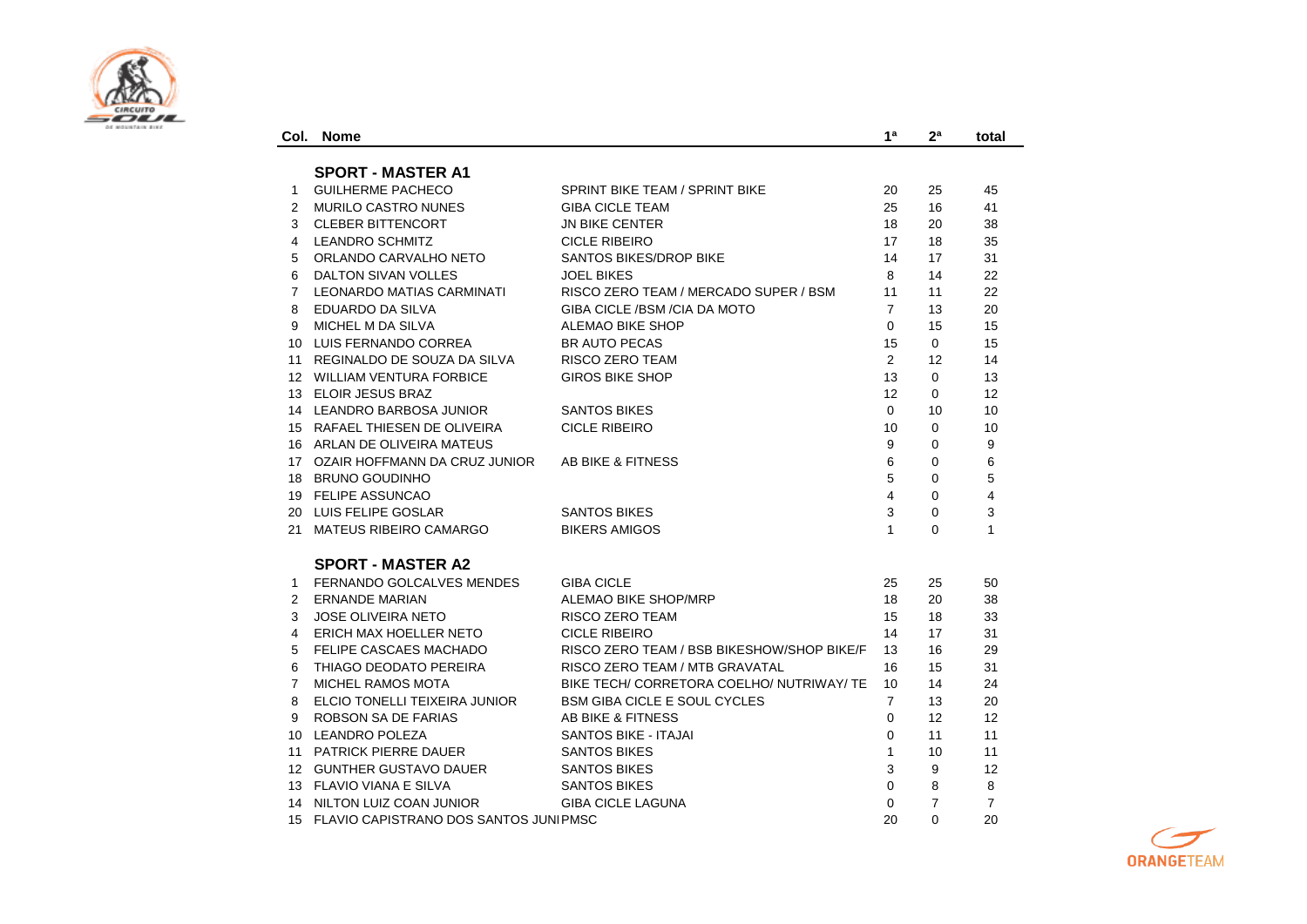

|                 | Col. Nome                          |                                                                        | 1 <sup>a</sup> | 2 <sup>a</sup> | total          |
|-----------------|------------------------------------|------------------------------------------------------------------------|----------------|----------------|----------------|
|                 | 16 LUIZ ALEXANDRE ALVES MCINTYRE   | EU/ PEDAL IMBITUBA                                                     | 17             | $\Omega$       | 17             |
|                 | 17 RAFAEL FRITZN                   | <b>PROLINCON</b>                                                       | 12             | 0              | 12             |
|                 | 18 FABIANO DE ANDRADE PEREIRA      | <b>USO BIKE LAGUNA</b>                                                 | 11             | 0              | 11             |
|                 | <b>19 ADAILSON CECILIO MADEIRA</b> |                                                                        | 9              | $\Omega$       | 9              |
|                 | 20 RAFAEL JUNCKLAUS PREIS          | HUBER ASSESSORIA ESPORTIVA                                             | 8              | 0              | 8              |
|                 | 21 DAVID KURZ                      |                                                                        | 6              | 0              | 6              |
|                 | 22 KARISSON BRESSAN                |                                                                        | 5              | $\Omega$       | 5              |
|                 | 23 MARTINS BACK NETTO              |                                                                        | 4              | $\Omega$       | 4              |
|                 | 24 DACY PEREIRA NETO               | RAVENNA MTB                                                            | $\overline{2}$ | 0              | $\overline{2}$ |
|                 | 25 PATRICK PIERRE DAUER            | <b>SANTOS BIKES</b>                                                    | 1              | 0              | 1              |
|                 | <b>26 RODRIGO VIANNA</b>           | <b>KR ODONTOLOGIA</b>                                                  | 1              | 0              | 1              |
|                 | 27 LEANDRO LUCHTEMBERG             |                                                                        | 1              | 0              | 1              |
|                 | <b>SPORT - MASTER B1</b>           |                                                                        |                |                |                |
| 1               | CRISTIANO MARTINS DOS SANTOS       | <b>SANTOS BIKES/DROP BIKE</b>                                          | 25             | 18             | 43             |
| 2               | <b>LEDIO MACHADO FELIPE</b>        |                                                                        | 20             | 20             | 40             |
| 3               | REGINALDO RODRIGUES MEDEIROS       | <b>LUCAS BIKE</b>                                                      | 13             | 25             | 38             |
| 4               | KLEBER FAVARIN ALVES               | ORANGE TEAM / PEDALANDO COM AMIGOS ADVEI                               | 17             | 17             | 34             |
| 5               | <b>JOAZ VIANA JUNIOR</b>           | <b>SANTOS BIKES</b>                                                    | 14             | 15             | 29             |
| 6               | VILCIOLEI ANDRADE RIBEIRO          | <b>CICLE RIBEIRO</b>                                                   | 10             | 16             | 26             |
| 7               | CRISTIANO ALMEIDA LIMA             | <b>SANTOS BIKES</b>                                                    | 11             | 14             | 25             |
| 8               | EDEGILDO NOGUEIRA DA SILVA         | SANTOS BIKES / DROP BIKE                                               | $\overline{7}$ | 12             | 19             |
| 9               | <b>DALTON AVILA</b>                | <b>GIBA CICLE</b>                                                      | 18             | 0              | 18             |
| 10              | NEI ALEXANDRE DE BONA MTB          |                                                                        | 16             | $\Omega$       | 16             |
| 11              | VANDERSON JACINTO LESSA            | RISCO ZERO TEAM / MECANICA DO TIAO                                     | 15             | $\Omega$       | 15             |
| 12 <sup>°</sup> | MARCELO DE ARAUJO POLEZA           | <b>SANTOS BIKES ITAJAI</b>                                             | $\Omega$       | 13             | 13             |
|                 | DANIEL ESMERALDINO BARDINI         | PEDALANDO COM AMIGOS ADVENTURE                                         | 12             | 0              | 12             |
|                 | 14 VIDAL SILVA                     | <b>VIDAL</b>                                                           | 9              | 0              | 9              |
|                 |                                    | 15 ERLON CHARLES KWIATKOVSKI FERNAI BIKE TECH FLORIPA SOUL ORANGE TEAM | 8              | 0              | 8              |